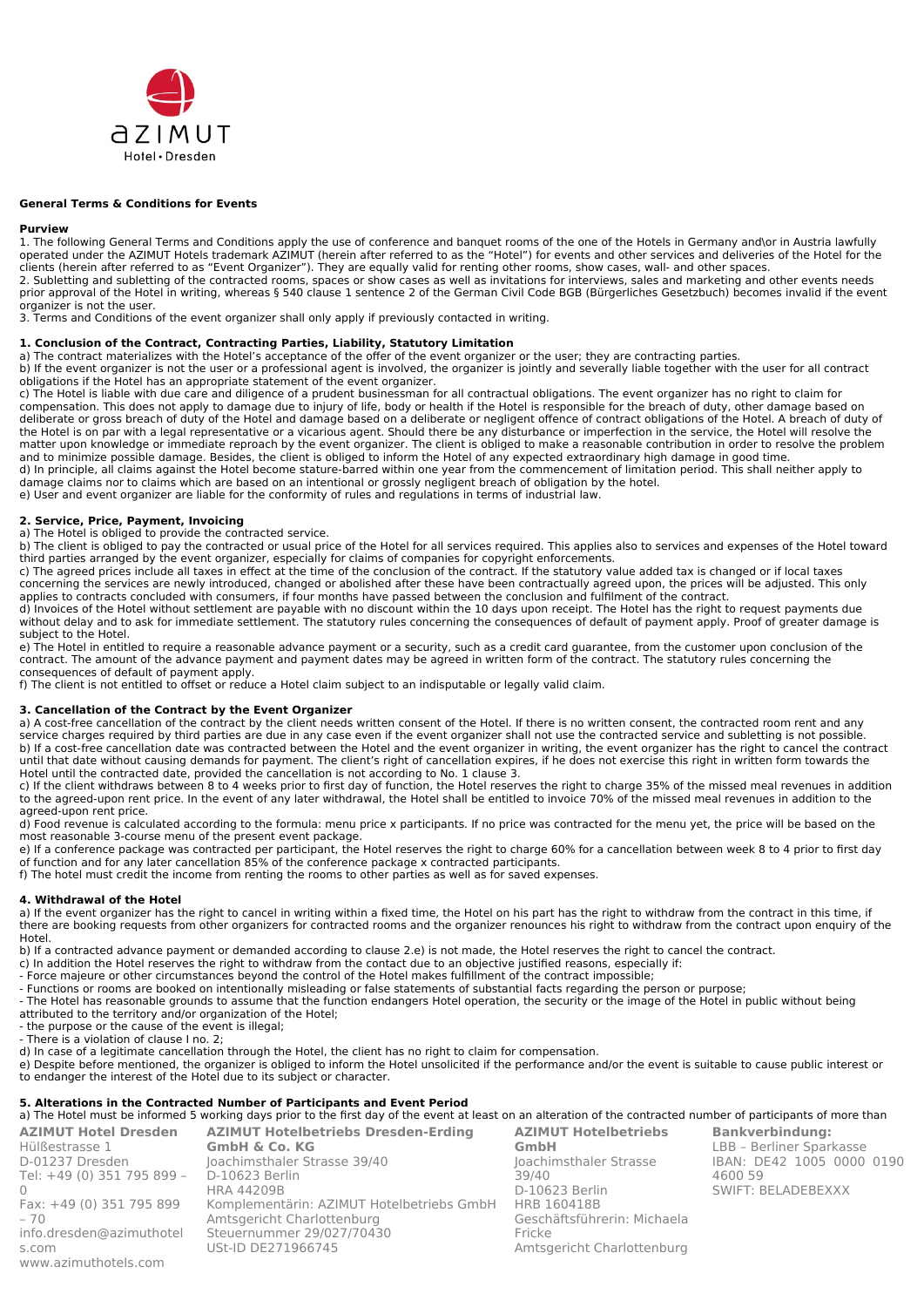

5%; the Hotel reserves the right to confirm in writing.

b) A reduction of contracted number of participants through the event organizer of maximum 5% will be accepted by the Hotel upon invoicing. If the number of participants varies above that percentage the contracted number of participants minus 5% will be based for invoicing. The event organizer reserves the right to reduce the contracted price by the saved expenditures due to a reduced number of participants.

c) In case of any greater difference the actual number of participants is used. d) If the number of participants differs by more than 10% the Hotel reserves the right to newly calculate the contracted price as well as to switch the

contracted rooms, unless this is not reasonable for the event organizer.

e) If the contracted beginning and ending of the event are postponed and provided the Hotel agrees to this postponement, the Hotel reserves the right to charge the additional service adequately, unless the Hotel is to blame for that.

# **6. Brought Food and Beverages; Additional Requirements**

a) In principle, the event organizer is not allowed to bring food and beverages to the event. Any exemption requires a written consent of the Hotel. In these cases a lump sum is contracted in order to cover the overheads.

b) In principle, advertisements and publications inviting for interviews or marketing events or giving information regarding the contracted event as well as other marketing actions requires previous approval of the Hotel. If any publication is done prior to approval, the Hotel reserves the right to cancel the event and claim for injunction.

c) If an evening event continues beyond 00:00 a.m., the Hotel reserves the right to demand a surcharge for the staff members.

d) Contracted room rentals apply only for the provision of rooms as well as available furnishing required by the event organizer. Technical equipment as well as their energy requirements are not included.

e) Any service during the event will be charged to the event organizer.

f) Date options are binding to both contraction parties. After due date, the Hotel reserves the right to rent the banquet rooms to somebody else.

g) Packaging material ordered by the client has to be disposed by the client.

h) If the event organizer entrusts the Hotel with the disposal of the packaging, the Hotel reserves the right to charge the costs. i) Regarding music events the event organizer is obliged to inform the society for musical copyright enforcement, GEMA.

# **7. Technical Equipment and Facilities; Activities of the Event Organizer in the Hotel**

a) If the Hotel procures technical equipment and other facilities from third upon request of the event organizer, the Hotel acts in the name, authority and on account of the event organizer. The Hotel orders any outside services only on account and in the name of the event organizer. The organizer respectively promoter exempts the Hotel fully extensively from claims by third. The event organizer is liable for the careful treatment and according to the rules that apply. He exempts the Hotel of all claims by third regarding the provision of the equipment and facilities.

b) The use of own electrical equipment by using the supply system of the Hotel requires the Hotel's consent in writing. Any disruption or damage to the electrical equipment of the Hotel due to the use of these appliances shall be charged to the event organizer if the Hotel is not liable. The Hotel reserves the right to calculate and charge a lump sum for electricity costs arising by the use of the appliances.

c) Prior to approval of the Hotel, the event organizer has the right to use his own telephone, fax and data transmission equipment. The Hotel reserves the right to charge a connection fee.

d) If available facilities of the Hotel remain unused due to the use of own appliances, a deficiency can be charged. e) Any disruptions of technical or other appliances rendered by the Hotel will be eliminated immediately if possible. Payments cannot be withheld or reduces if the Hotel is not liable.

### **8. Loss and Damage of Carried Items; Duties of the Organizer**

a) All carried exhibition and other items, even personnel items, brought in the banquet room and the Hotel is at the organizer's own risk. The Hotel shall not be liable for loss of goods or damage and for economic, except for gross negligence or purpose. This does not apply to damage due to injury of life, body or health. In addition, all cases are excluded from this warranty disclaimer, in which the temporary storage is based on a contracted obligation representing circumstances of an individual case.

b) Carried decorative material must correspond to fire safety regulations. The Hotel is entitled to ask for authorized evidence. In case this evidence is not produced, the Hotel has the right to remove material already brought at the cost of the organizer. In order to avoid possible damage, installation and mounting of items needs prior approval of the Hotel. The Hotel reserves the right to reject the installation even due to other justified reasons.

c) All carried exhibition and other items must be removed immediately after the end of the event. If the organizer shall not act accordingly, the Hotel reserves the right to remove the stored items at the costs of the organizer. If the items remain in the event room, the Hotel has the right to charge a reasonable user fee for the time of the storage. The organizer is free to proof that the above mentioned claim is not legitimate at all or not to the amount claimed. d) Carried items, especially technical and decorative items, must correspond to conditions, stipulated by law regulating public meeting or the technical inspection agency (TÜV). All technical equipment, especially if installed above the head of the guests, must be secured according to the regulations. Fixing points used or additionally installed in the banqueting room may only be loaded to the maximum weight. The event organizer is liable for the conformity with all rules and regulation. The Hotel reserves the right to have the installation checked by experts hired by the Hotel. The costs are born by the organizer. e) Service provider working in the event room by order of the organizer have to pay attention to and are liable for the following:

- Smoking is prohibited in all public areas of the Hotel

- Neat and tidy clothing, muted colors
- Consumption of food only in designated areas

- Deliveries are only allowed in the receiving area of the Hotel and only at a special exception in different areas assigned by the Hotel

- Installation in public areas need prior approval of the Hotel
- f) Any installation in the Hotel lobby is not allowed.

g) In the course of an event the organizer is obliged to pay attention to a noise volume appropriate to the Hotel surrounding, especially after midnight. The Hotel reserves the right to adjust the volume adequately.

# **9. Liability of the Organizer**

a) If the organizer is a legal entity, he is liable for any damage to the building or fixtures and fittings caused by participants or visitors, his employees, outside service providers or any third party in his responsibility or himself.

b) The Hotel reserves the right to ask for adequate securities (i.e. insurances, deposits, guarantees). Especially, the Hotel reserves the right to ask for proof of adequate personal liability insurance.

## **10. Final Provisions**

a) Alterations or supplements to the contract, the acceptance of the order or this General Terms and Conditions for Events must be in writing. Unilateral alterations or supplements by the client are ineffective.

**AZIMUT Hotel Dresden** Hülßestrasse 1 D-01237 Dresden Tel: +49 (0) 351 795 899 –  $\cap$ Fax: +49 (0) 351 795 899  $-70$ [info.dresden@azimuthotel](mailto:info.dresden@azimuthotels.com) [s.](mailto:info.dresden@azimuthotels.com)com [www.azimuthotels](http://www.azimuthotels.com/).com

**AZIMUT Hotelbetriebs Dresden-Erding GmbH & Co. KG** Joachimsthaler Strasse 39/40 D-10623 Berlin HRA 44209B Komplementärin: AZIMUT Hotelbetriebs GmbH Amtsgericht Charlottenburg Steuernummer 29/027/70430 USt-ID DE271966745

**AZIMUT Hotelbetriebs GmbH** Joachimsthaler Strasse 39/40 D-10623 Berlin HRB 160418B Geschäftsführerin: Michaela Fricke Amtsgericht Charlottenburg

**Bankverbindung:** LBB – Berliner Sparkasse IBAN: DE42 1005 0000 0190 4600 59 SWIFT: BELADEBEXXX